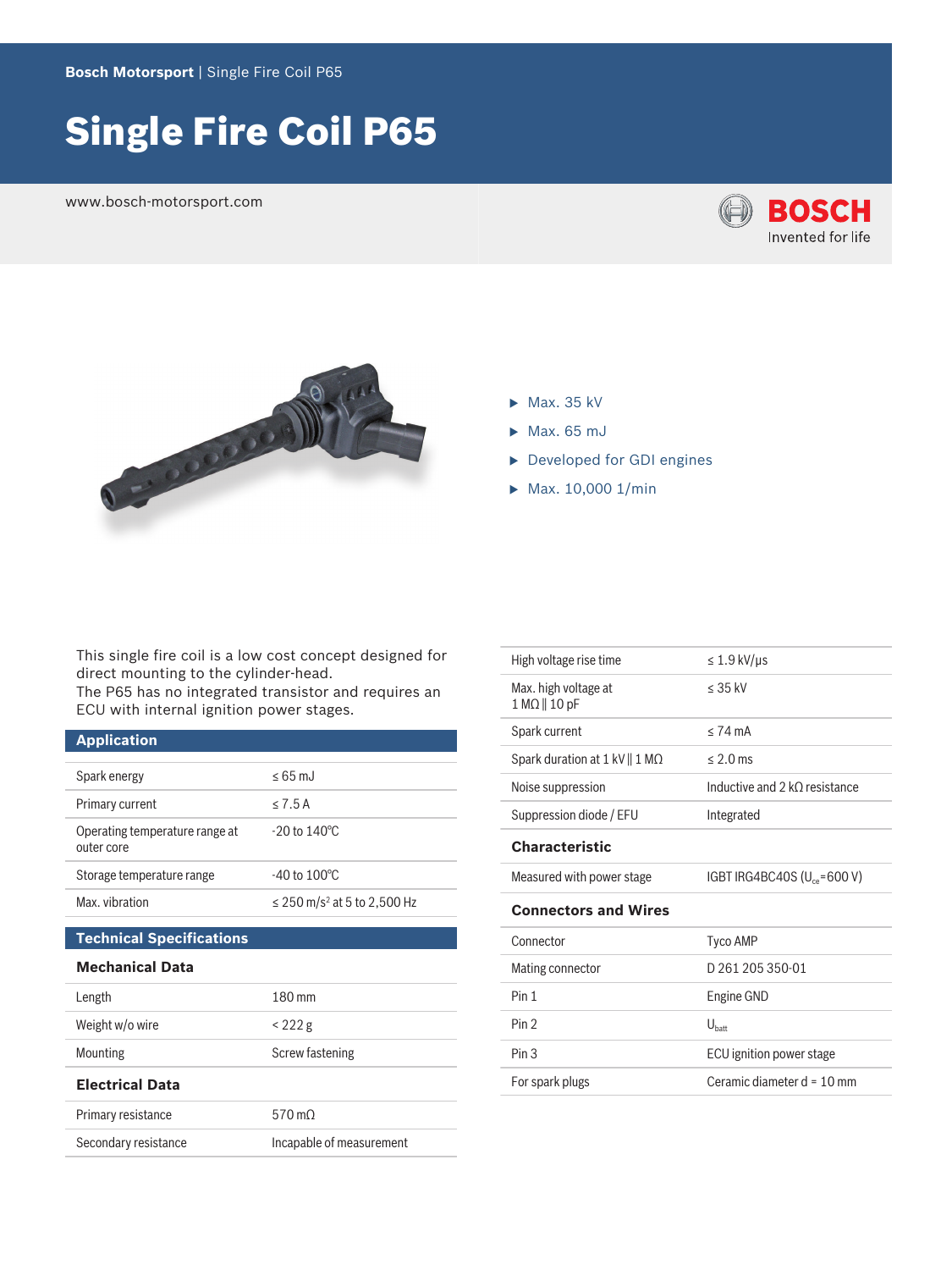### **Characteristic dwell times [ms]**



*Dwell time*

| $\mathbf{U}_{\text{batt}}$ | I primary |      |      |      |      |      |
|----------------------------|-----------|------|------|------|------|------|
|                            | 5.0A      | 6.0A | 7.0A | 7.5A | 8.0A | 8.5A |
| 6 V                        | 8.74      | 18.5 |      |      |      |      |
| 8 V                        | 4.5       | 6.4  | 9    | 10.8 | 13.9 |      |
| 10 V                       | 3.1       | 4.2  | 5.4  | 6    | 6.6  | 7.2  |
| 12V                        | 2.36      | 3.1  | 3.88 | 4.25 | 4.63 | 4.92 |
| 14 V                       | 1.9       | 2.48 | 3.05 | 3.32 | 3.57 | 3.77 |
| 16 <sub>V</sub>            | 1.61      | 2.06 | 2.53 | 2.73 | 2.93 | 3.08 |
| 18 <sub>V</sub>            | 1.55      | 2    | 2.43 | 2.62 | 2.81 | 2.95 |
| 20V                        | 1.39      | 1.77 | 2.16 | 2.33 | 2.48 | 2.6  |
| 22V                        | 1.22      | 1.54 | 1.88 | 2.02 | 2.15 | 2.26 |
| 24V                        | 0.97      | 1.23 | 1.49 | 1.6  | 1.71 | 1.78 |
|                            |           |      |      |      |      |      |

Measured values are without loom resistance. Loom resistance must be less than the primary resistance. The needed dwell time is to be verified through current measurement

#### **Spark energy and provided high voltage**



#### *Spark energy*

| I prim. | Spark energy      | -duration | -current | Hi voltage |
|---------|-------------------|-----------|----------|------------|
| 5 A     | $37.8$ mJ         | $1.46$ ms | 49 mA    | 24.3 kV    |
| 6 A     | $54.5 \text{ mJ}$ | $1.74$ ms | 59 mA    | 28.9 kV    |
| 7 A     | 69.8 mJ           | $1.97$ ms | 69 mA    | 33.2 kV    |
| 7.5 A   | 77.6 mJ           | $2.04$ ms | 74 mA    | 35.8 kV    |

| 8 A   | 83.0 mJ | $2.11 \text{ ms}$ | 77 mA | 37.7 kV |
|-------|---------|-------------------|-------|---------|
| 8.5 A | 88.0 mJ | $2.16$ ms         | 81 mA | 39.0 kV |

## **Installation Notes**

During mounting of the spark plug please pay attention that full clamping and proper contacts are made to ensure safe connection between coil and spark plug.

The P65 has no integrated transistor and requires an ECU with internal ignition power stages, e.g. IGBT IRG4BC40S or BIP.

For technical reasons the values of the coils may vary.

Please regard the specified limit values.

Please find further application hints in the offer drawing at our homepage.

In case of ignition-caused malfunctions, please use screened sensor wires.

### **Ordering Information**

**Single Fire Coil P65**

Order number **0 221 504 024**